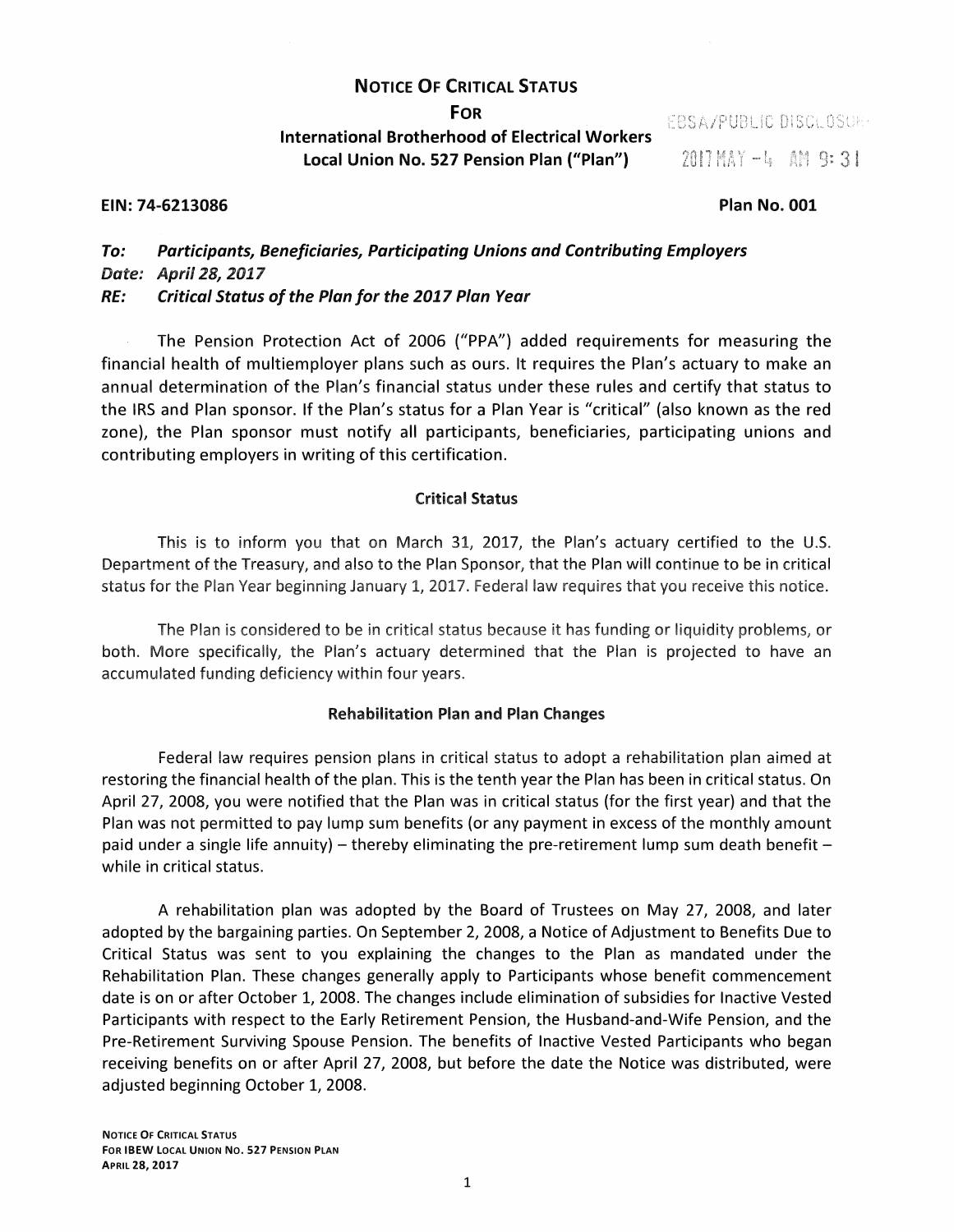The rehabilitation plan was amended and updated in November 2010 to include more changes to benefits. A Notice of Adjustment to Benefits Due to Critical Status, describing these changes, was sent on November 9, 2010. The changes included a reduction in the benefit accrual rate for Plan Years beginning on or after January 1, 2011, and the elimination of subsidies in the Early Retirement Pension for Active Participants who begin receiving benefits on or after January 1, 2011.

The rehabilitation plan was further amended and updated on December 22, 2011 to freeze benefit accruals for service on or after January 1, 2012. A Notice of Adjustment to Benefits Due to Critical Status, describing this change, was sent on November 30, 2011.

The rehabilitation plan was further amended and updated on December 13, 2016 to provide that effective March 1, 2017, the disability benefit is only available to active participants who meet certain criteria. A notice, describing this change was sent on December 27, 2016.

#### **Adjustable Benefits and Possibility of Further Reduction in Benefits**

The law permits pension plans in critical status to make changes to future benefits and to reduce, or even eliminate, benefits called "adjustable benefits". In addition to the changes already made, it is possible that the following adjustable benefits, which are offered under the Plan may be reduced or eliminated as part of a future amendment to the Rehabilitation Plan:

- Disability benefits for active participants (if not yet in pay status),
- Subsidized Qualified Joint-and Survivor Annuity (QJSA),
- Subsidized Qualified Pre-Retirement Survivor Annuity (QPSA), or
- Recent benefit increases (i.e, those adopted or effective since January 1, 2003}.

However, no reduction of adjustable benefits (other than a repeal of a recent benefit increase, as described above) will reduce the level of your basic benefit payable at normal retirement. If the Trustees of the Plan determine that further benefit reductions are necessary, you will receive a separate notice in the future identifying and explaining the effect of those reductions. In addition, any such further reductions may only apply to Participants and beneficiaries whose benefit commencement date is on or after April 27, 2008.

#### **Where to Get More Information**

For more information about this Notice or earlier Notices, please contact:

Ms. Mary Bustamante IBEW Local Union No. 527 Pension Fund Office 2509 FM 2004 Texas City, TX 77591 (409) 933-9800

You also have a right to receive a copy of the rehabilitation plan.

NOTICE OF CRITICAL STATUS FOR IBEW LOCAL UNION No. 527 PENSION PLAN APRIL 28, 2017